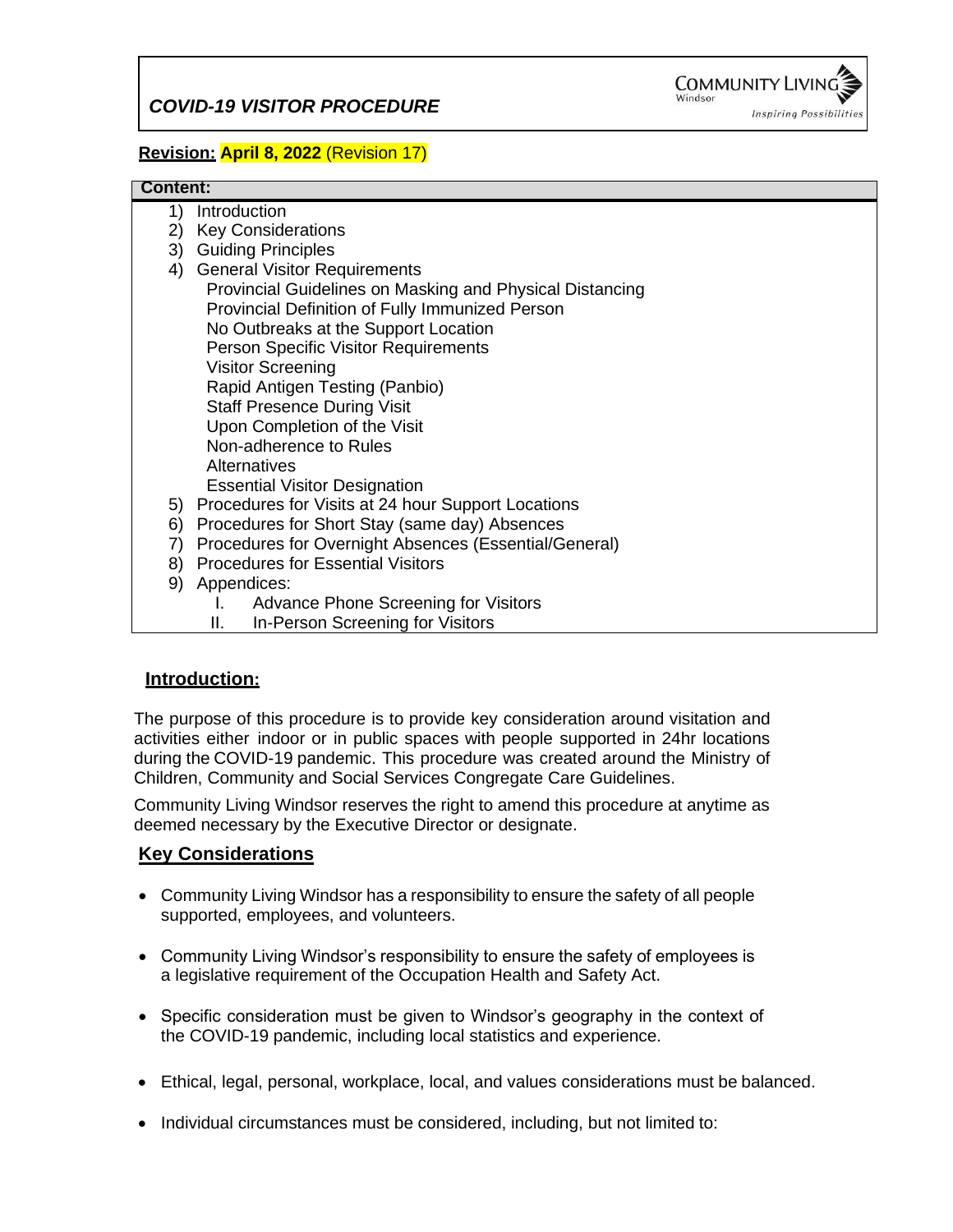- the current health status of the person supported and any people that may share a residence with the person. Additional restrictions, as may be deemed appropriate by Community Living Windsor, will be put in place for people supported who live with someone with compromised health conditions.
- the emotional wellbeing of people supported who are unable to meet the requirements outlined below. Working with the person supported, their family and/or support circle, Community Living Windsor will continue to support the development of alternative ways for people we support to stay connected with their loved ones to help mitigate further strain on their emotional health.
- The prevailing guidance from health and legal authorities, along with sector trends and local information, will be monitored continuously and Community Living Windsor will ensure that visitation and activities in public space practices can return to normal as soon as safely possible.

## **Guiding Principles:**

All visitations and activities either indoor or in public spaces with people supported in 24hr locations should be guided by the following principles.

- **Safety**: When planning, consideration must be given to the health and safety needs of all people supported including those not directly involved in the visit or activity, staff, members of the public, and visitors, and ensure risks are mitigated.
- **Emotional Well-Being**: Accommodating visitors and activities in public spaces is intended to support the emotional well-being of people supported and their families/friends by reducing any potential negative impacts related to social isolation.
- **Equitable Access:** Anyone seeking to visit a person supported will be given equitable visitation access, consistent with the preference of the person supported and within reasonable restrictions that safeguard the people supported, visitors, and staff. Any person supported wishing to participate in activities within public spaces shall be given every opportunity to plan those activities if they are able to adhere to restrictions, defined below, that safeguard themselves, their housemates, staff, and members of the public.
- **Flexibility:** COVID-19 spread in the community and the physical/infrastructure characteristics of the home, staffing availability, and the current status of Personal Protective Equipment (PPE) levels for staff and people supported must be considered before each visit or activity can take place.

## **General Visitor Requirements**

The following requirements apply to visits unless stated otherwise within the procedure for that type of visit.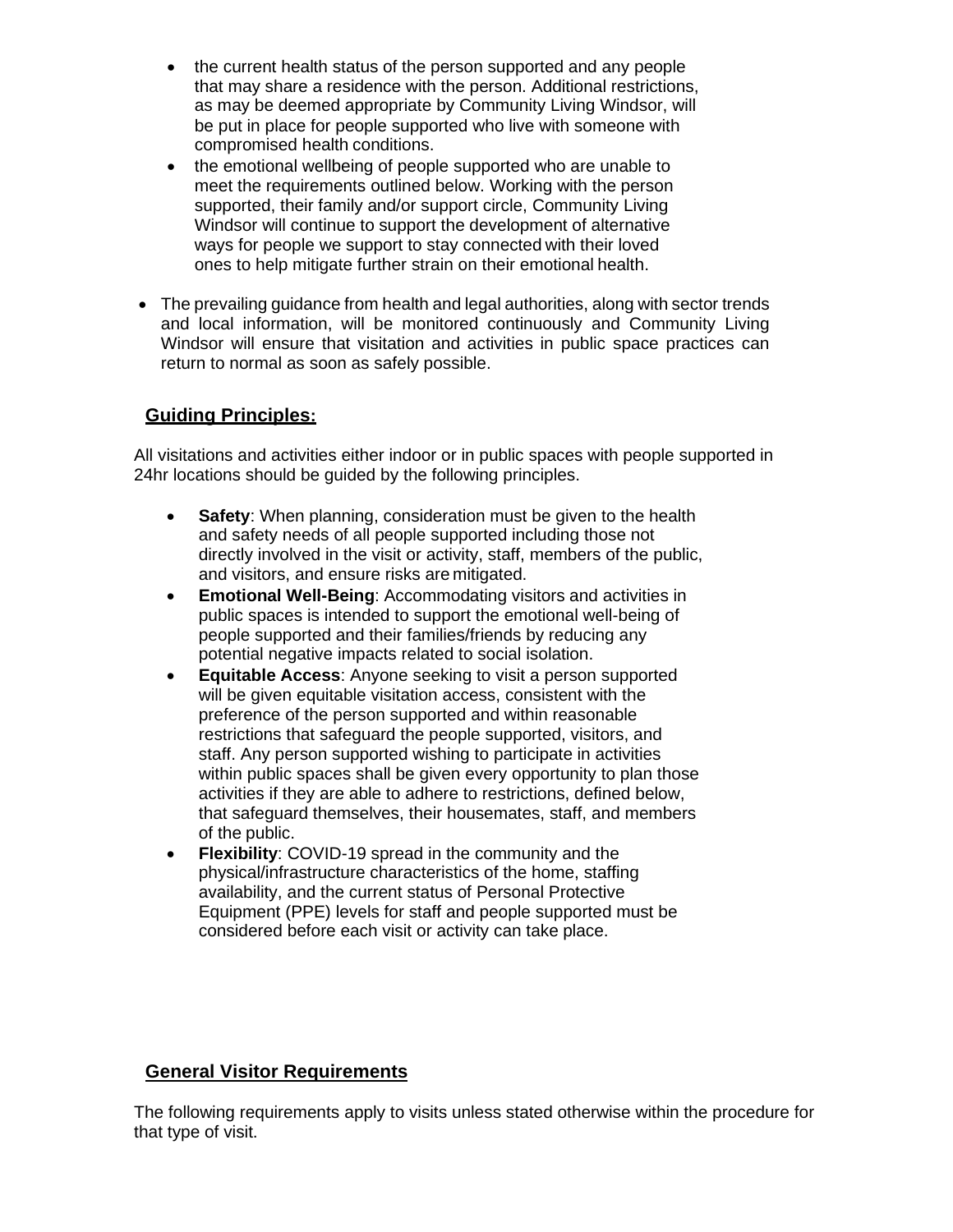## **Provincial Definition of Fully Immunized Person**

A person who has received the total required number of doses of a COVID-19 vaccine approved by Health Canada (e.g. both doses of a two-dose vaccine series) **And**

At least 14 days have passed since they have received their final dose of the COVID-19 vaccine.

## **No Outbreaks at the Support Location**

No visitors or activities in public places of any kind will be permitted in cases where there is an active "outbreak" at the support location. This includes instances where symptomatic staff or people supported are being referred for testing, are awaiting COVID-19 test results, or where the situation has not yet been deemed "cleared" by senior management. Note that the term "Outbreak" in this context includes any instance of positive COVID-19 for someone connected with the support location, any instance of testing, or the presence of any symptoms that have not yet been cleared.

## **Person Specific Visitor Requirements**

All people supported in 24 hour support locations will have a COVID-19 Support Strategy approved and uploaded to AIMS. This support strategy will capture all requirements for PPE, visits and outings the person is able to participate in.

Ensuring the person supported understand requirements and guidelines.

## **Visitor Screening Requirements**

Using the **COVID-19 Visitor Tool Formstack** an advance phone screening will be completed with the Manager, Support within 72hrs before the visit/community activity to ensure the visitor is free of infection with no symptoms or fever present (along with all other symptoms published by Public Health). All Indoor visitors are required to be **fully vaccinated** and must submit **written proof** to the Manager ahead of the intended visit. The Manager may keep the information on file for future reference.

The **COVID-19 Family/Friend Agreement Formstack** can be completed at this point, or in person when the visitor arrives.

If the visitor passes the initial screening and is asked to come to the home, a second inperson screening using the **COVID-19 Visitor Tool Formstack** will occur, led by the Support Coordinator or senior staff member at the location, upon arrival and before entering the home.

The following procedure will apply during in-person screening:

- The screening must occur **outside** the support location.
- The visitor's **temperature will be checked** and recorded using a forehead scanner.
- The visitor will be **asked specific screening questions** the visit/community activity can only take place if the screening is passed.

• The visitor will complete and sign a **Family/Friend Agreement** via iPad, if this was not done during the advanced phone screening with the Manager, Support.

• The visitor will **sanitize their hands** before entry using 65% (or greater) alcohol-based hand sanitizer.

• The **iPad will be disinfected**.

If the visitor does not pass either of the screenings the visit/community activity cannot take place.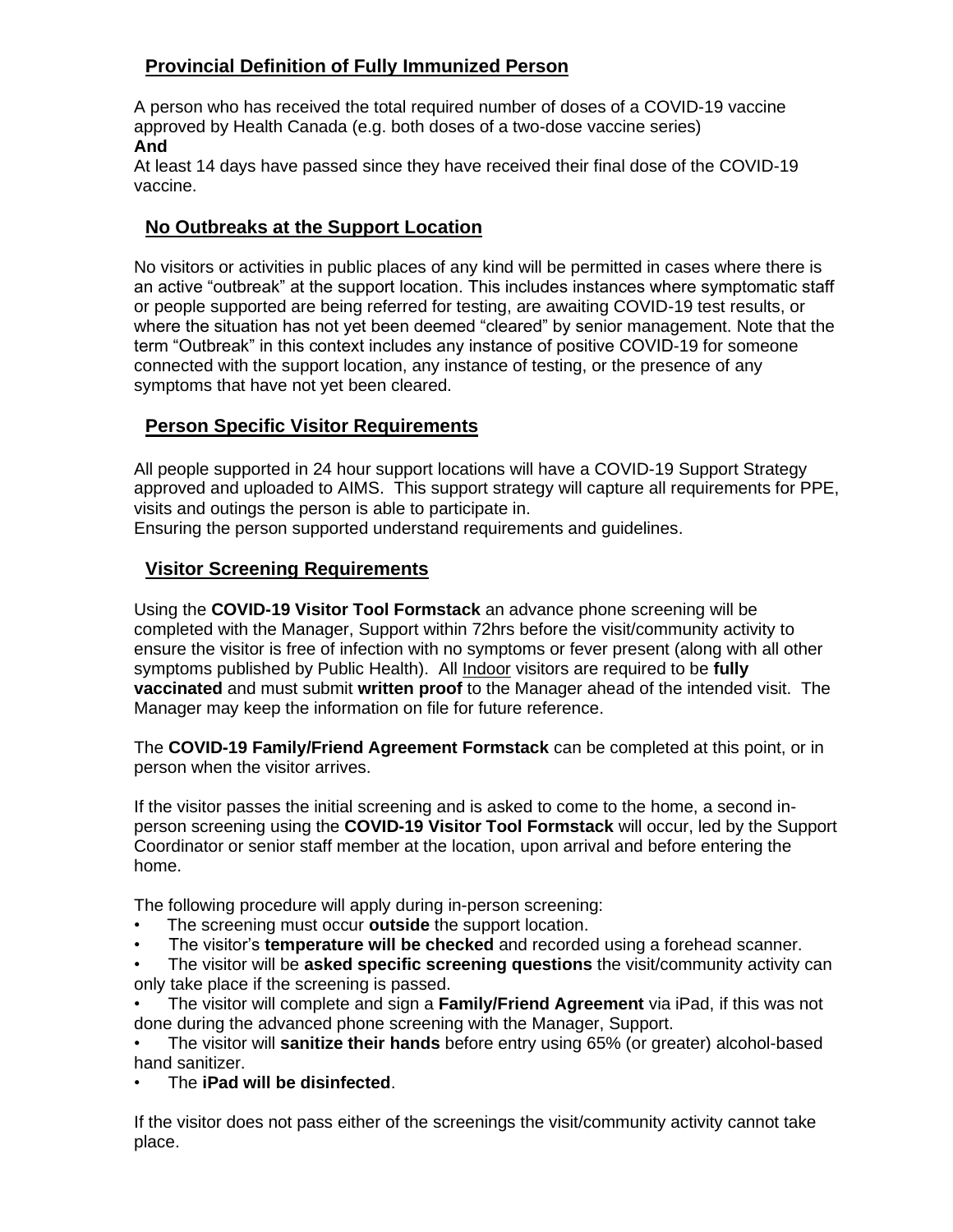## **Rapid Antigen Testing (Panbio or alternate Rapid Antigen Test)**

"Panbio" shall be deemed to include all approved Rapid Antigen Tests.

All visitors regardless of vaccination status must consent to and complete the Panbio rapid screening test and receive a "Negative" result before being permitted any form of visitation at Community Living Windsor support homes or other CLW locations. This will require that the visitor waits 15-minutes between specimen collection and the test results before the visit can proceed. Visitors should plan accordingly. Accommodations can be considered for any visitor who so requires based on any protected ground (for example, if they have a medical exemption from their doctor).

Visitors will be required to use a small nasal swab to self-collect a specimen for Rapid Antigen Testing (Panbio) (to be completed outdoors or in the garage with the big door(s) open). In order to be eligible to do this, visitors will need to coordinate with a Manager in advance to receive training. The training requires reading training material, watching a video, having a discussion with the Manager, and signing a document. The visitor must receive written approval by a Manager to be designated as eligible to self-collect a specimen.

Visitors must be supervised by trained staff while self-collecting their specimen for testing. If more than one visitor is present, a trained visitor can collect a specimen from another visitor from the same household. If a visitor cannot complete the training successfully, the Manager will appoint a staff member to collect a specimen from the visitor upon arrival. In all cases, a trained CLW employee shall be the person to complete all elements of the Panbio test except specimen collection, unless prior written approval has been provided by the Director or designate.

#### **No visitors to CLW support homes or other CLW locations are exempt from Panbio testing.**

## **Staff Presence During Visits**

Support staff must be present to supervise any visits to the 24 hour support location to ensure safety guidelines are maintained.

## **Upon Completion of the Visit**

The visitor will:

- **•** Perform hand hygiene
- Remove the surgical/procedure mask, by removing the loops from behind the ears
- Discard the mask into the garbage
- Perform hand hygiene

Everyone involved in the visit will complete appropriate hand hygiene.

Upon departure, temperature is rechecked for anyone who has been in the location for longer than 2 hours.

High touch areas, personal equipment, and any areas the visitor attended are disinfected by staff, in addition to all regular preventative and disinfection protocols.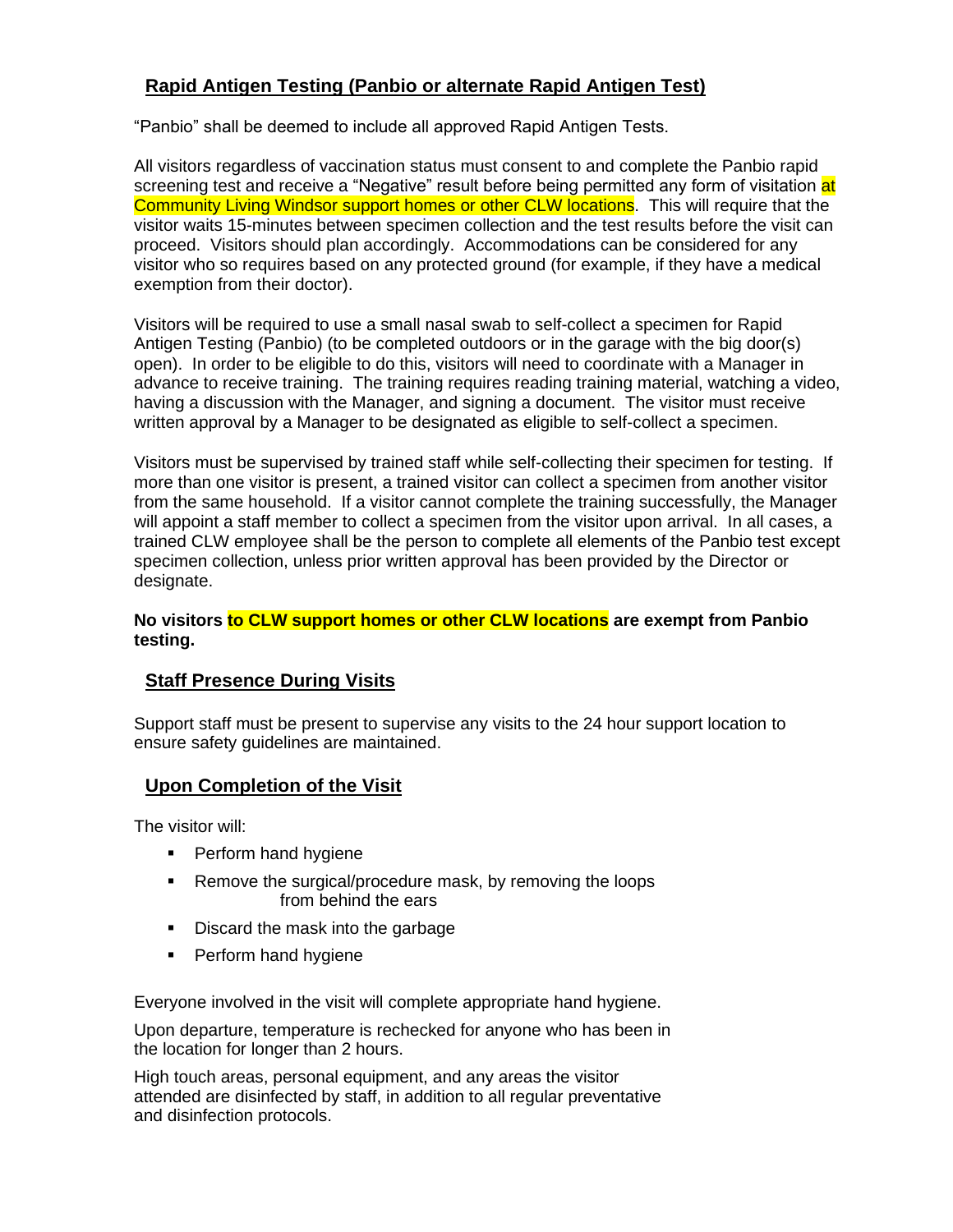## **Non-adherence to Rules**

Non-adherence to any part of this procedure by any party must be documented on an incident report and will result in the immediate termination of the visit, subsequent visits to be cancelled pending review approval by the Director or designate.

If there is refusal to agree to any of the rules implemented, then the visit will not occur.

## **Alternatives**

Alternatives will be considered for approval by the Director (or designate) if the established procedures cannot work for the person or family. All such alternatives must incorporate factors such as each person's cognitive, emotional, and physical considerations, including those of any affected roommates, staffing levels, access to equipment, knowledge of the person's supports, factors like washroom use, or factors but not limited to all other individualized circumstances. All such alternatives must be fully detailed and approved in the person's support strategy.

## **Essential Visitor Designation**

The agency may deem a visitor as essential if exceptional circumstances exist that includean immediate decline and well being of person supported. In such cases, an individualized protocol may be established at the discretion of the Director or designate, which may include permitting the visitor inside the supported home.

Where **exceptional circumstances** exist that include an immediate decline to the person supported where that person is at serious risk of harm to self or others, and;

Support staff and management have exhausted all avenues of supporting the individual in coping with the situation and uncontrolled self-harming actions or aggression to others is continuing and/or increasing. Consultation with all appropriate members of the multidisciplinary team have exhausted all strategies to assist the individual and a further decline has been witnessed. All usual modes of dealing with expression of emotions and changes in physical and mental health have not made a difference with the individual. The individual is now at risk of mental and/or physical health deterioration now and/or in the future, and;

- $\circ$  A consultation with the Windsor-Essex County Health Unit has taken place and a determination has been reached that the risk of in-person visits to the person supported and others is acceptable, and;
- $\circ$  The Executive Director or designate has given approval for an exemption after balancing all prevailing factors.
- $\circ$  Exemptions may also be provided in cases where end of life circumstances exist and the Executive Director or designate has provided approval for in-person visits.

A clear plan must be created as to what the outcome of the visit is to be and the purpose of the visit.

*Community Living Windsor recognizes the vital role family and friends play in a person's life. However, only in exceptional circumstances will exemptions be made to the above definition of an essential visitor.*

#### **Considerations for Mask-Wearing by People Supported in 24hr Residences**

In March 2022 the Province eliminated most masking requirements, rendering the wearing of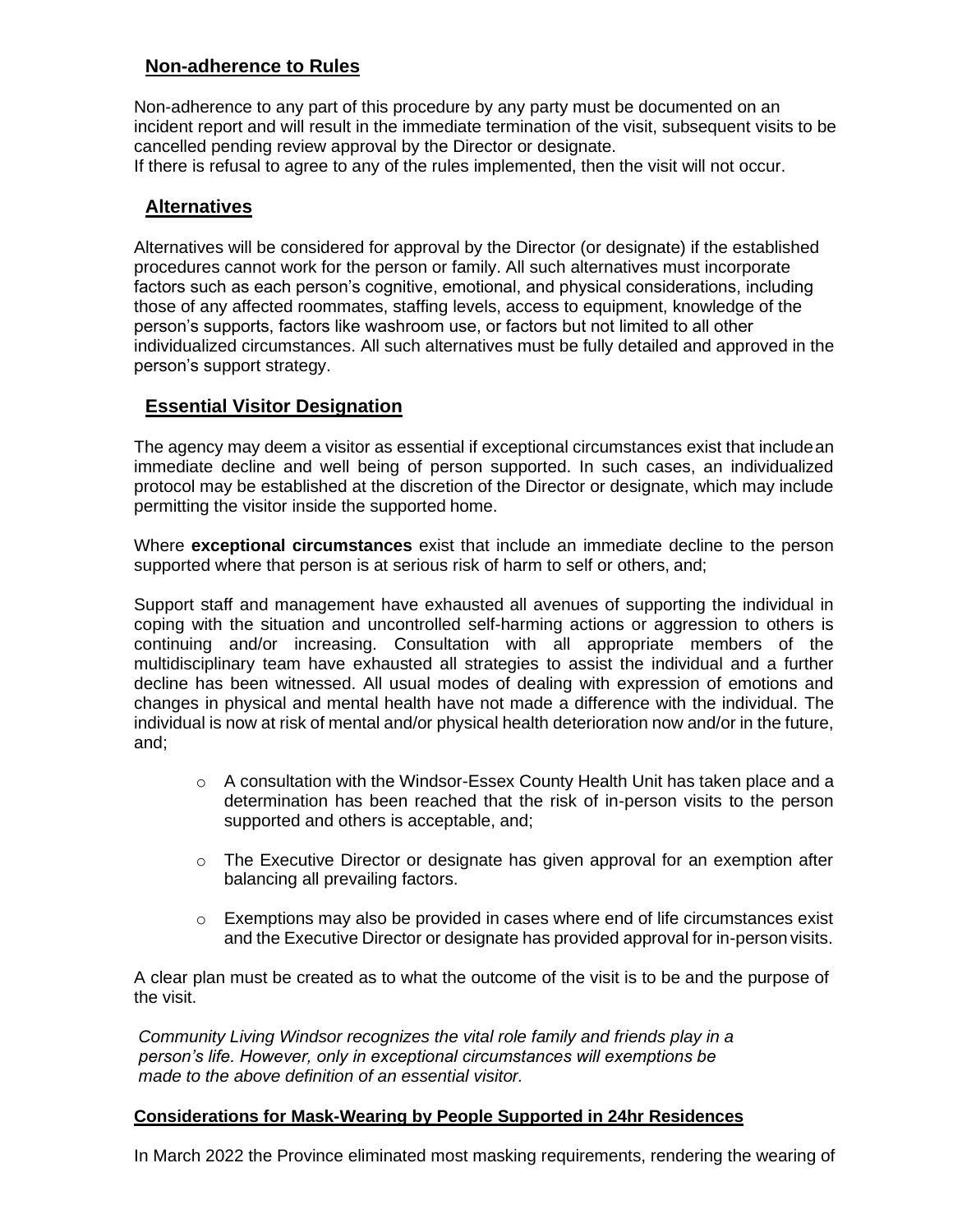masks in public spaces a personal choice issue. Despite the Provincial shift, it remains evident through data that case counts of COVID-19 are still very high and that the virus is still very much present in our community. Personal choice, in the context of people who live in group settings, greatly affects the other people who also reside in a home. Additionally, many of the people we support are medically fragile or otherwise particularly at risk of severe outcomes from COVID-19, should they contract the virus. At the same time, our agency is one that values choice and we regularly promote that people we support ought to have the same rights as all other citizens.

With the considerations above, and more, our approach to requiring people supported (who reside in 24hr group living settings) to wear masks in the community at this time is as follows:

- At a Minimum, standards set by the Provincial government for all citizens must be maintained, as changed from time-to-time.
- The Manager, Support for each 24hr support location shall lead discussions that involve all people supported and/or their substitute decision-makers in an effort to establish norms with the people who live in that particular support location.
- Ultimately, each group of people living in their own home should be able to make choices about masking in public, however those choices must include the following considerations:
	- $\circ$  Whether others who live in the home are at high risk of severe outcomes from COVID-19.
	- o The types of activities people take part in.
	- $\circ$  The fact that one person's actions affect all others in the home.
	- o Each person's wishes.
- The Manager shall be responsible to document the conversation and the outcomes, and to lead updates from time-to-time as well.
- Where there is consensus among people supported, the group's wishes shall carry related to requirements for masking in public spaces.
- Where consensus is not established, further discussions should include the Director, Support and may incorporate a Risk Assessment and further consultation.

Overall, the intent of this direction is to place as much control as possible in the hands of the people we support who are affected, while still acknowledging that there is serious risk and that congregate settings carry a different set of considerations based on groups of people living together.

## **A – Procedure for Visits to 24 Hour Support Locations**

## **Virtual**

Virtual visits are the safest and easiest to accommodate and schedule.

Visits should be **prearranged** with Direct Support Professionals working with the person supported and the virtual visitor(s) to ensure support/devices/adequate time are available to facility the virtual visit.

## **Drive Up/Window**

Drive By/Window visits are an alternative to virtual visits that allow people supported to see family and friends in person when circumstances may not allow an outdoor or indoor visit.

**Visitor Screening requirements** above do apply to drive up/window visits.

Visits need to be **arranged in advance** with the Manager, Support.

**Rapid Antigen Testing (Panbio)** is required for all visitors regardless of vaccination status, based on the requirements outlined above.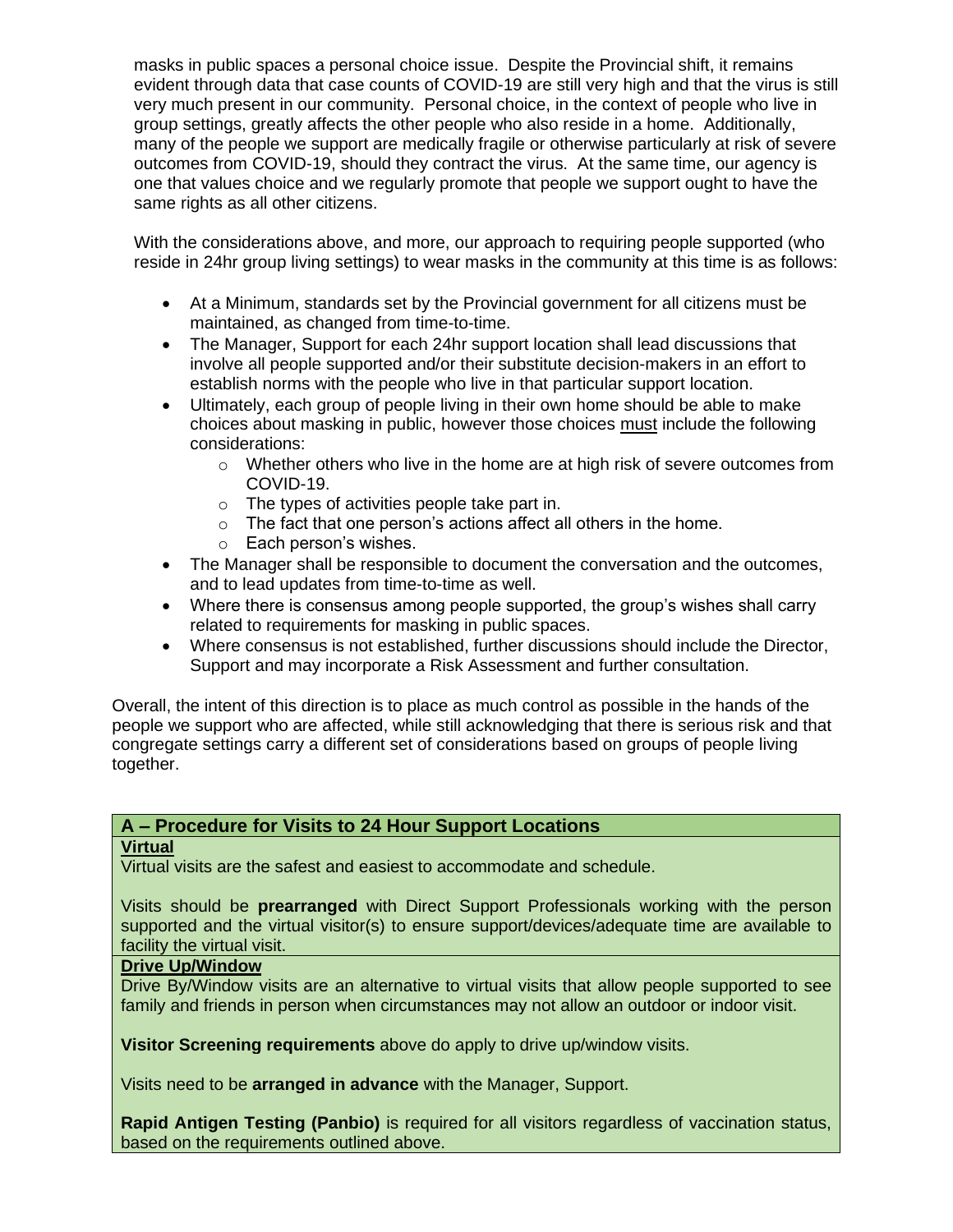## **Outdoor**

Outdoor visits allow people supported to visit with family/friends in person with lower risk and more freedom than indoor visits.

**Visitor Screening Requirements** apply to all outdoor visits.

Visits need to be **arranged in advance** with the Manager, Support.

**Rapid Antigen Testing (Panbio)** is required for all visitors regardless of vaccination status, based on the requirements outlined above.

**Masking, eye protection, and physical distancing** are required for all visits, regardless of location on the property, or vaccination status

Brief physical contact (**a hug**) is permitted.

Visit must be in **designated area**, no access to other areas of the support location/property.

Outdoor visits are limited to 3 visitors unless the Manager has approved an alternative based on the circumstances and the physical space available. No exceptions can be made in cases where physical distancing cannot be maintained.

#### **Indoor**

Pending a location-specific risk assessment, indoor visits are permitted and allow opportunity for visits to take place when outdoor visits are not an option. However, these visits pose the highest risk, and these risks should be considered prior to any indoor visit.

Only **FULLY vaccinated** visitors are permitted indoors unless a written exception has been provided by the Executive Director or designate. Such exception shall consider any request for accommodation based on protected grounds.

**Visitor Screening Requirements** apply to all indoor visits.

Visits need to be **arranged in advance** with the Manager, Support.

**Rapid Antigen Testing (Panbio)** is required for all visitors, regardless of vaccination status, based on the requirements outlined above.

**Masking (surgical), eye protection, and physical distancing** are required at all times.

Brief physical contact (**a hug**) is permitted.

Visit must be in **designated area** that allows for physical distancing and disinfecting, no access to other areas of the support location/property.

#### **No visitors are exempt from Panbio testing, regardless of vaccination status**

Indoor visits are limited to 2 visitors at a time, subject to appropriate space available to maintain social distance and privacy. Additional visitors may be approved by the Director or designate in cases where they are required and physical space allows for same.

# **B – Procedure for Short Stay (Same Day) Absences**

**Outings in the Community**

Outings in the community include essential absences (ie. work, school, medical appointment, physical exercise) and recreational outings (ie. activities for pleasure)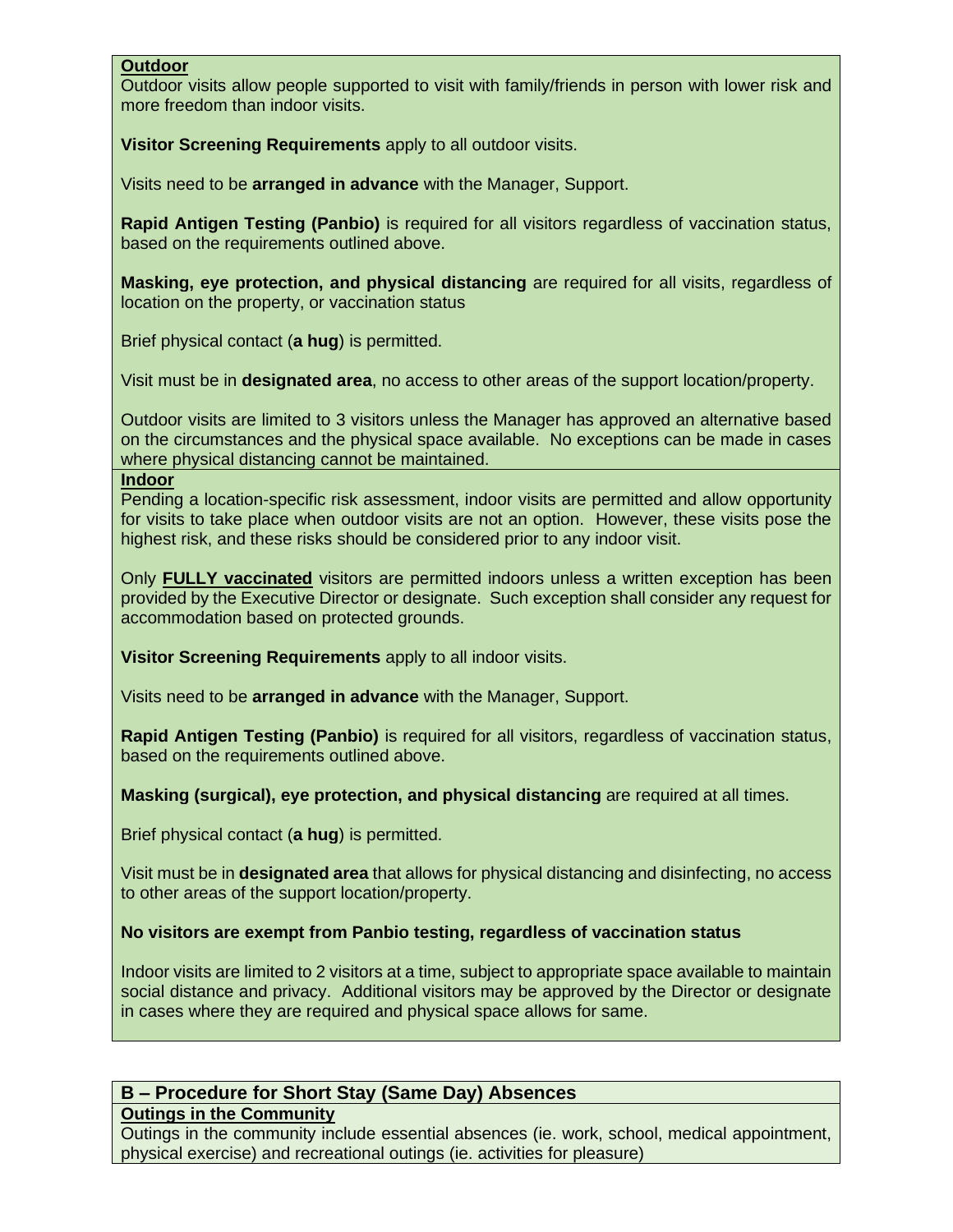People supported are able to **participate in activities and outings** in alignment with the [Roadmap to Reopen](https://www.ontario.ca/page/reopening-ontario)

People supported will be encouraged/reminded to follow proper hand hygiene and respiratory etiquette at all times and to **physically distance and mask** in alignment with the [Roadmap to](https://www.ontario.ca/page/reopening-ontario)  [Reopen](https://www.ontario.ca/page/reopening-ontario)

When returning from an outing/activity people supported will be required to complete the **COVID-19 Symptom Check for People Supported.** At any time a person supported has close contact with a family member, friend, or member(s) of the public, regardless of vaccination status, they are required to perform a Panbio test at three dates: upon return, 3 days after, 7 days after. Where a person is having regular visits/outings, they may elect to test twice per week on an ongoing basis.

**Outings in the Community with Family/Friend or Visit to Family/Friend Home**

People supported are able to participate in outings/activities in the community with family/friend(s) or visit a family/friend home.

People supported are able to **participate in activities and outings** in alignment with the [Roadmap to Reopen](https://www.ontario.ca/page/reopening-ontario)

People supported will be encouraged/reminded to follow proper hand hygiene and respiratory etiquette at all times and to **physically distance and mask** in alignment with the [Roadmap to](https://www.ontario.ca/page/reopening-ontario)  **[Reopen](https://www.ontario.ca/page/reopening-ontario)** 

**Visitor Screening Requirements** apply to all outings/visits that include a family/friend.

Outings/Visits need to be **arranged in advance** with the Manager, Support.

**Rapid Antigen Testing (Panbio):** is required based on the requirements outlined above.

At any time a person supported has close contact with a family member, friend, or member(s) of the public, regardless of vaccination status, they are required to perform a Panbio test at three dates: upon return, 3 days after, 7 days after. Where a person is having regular visits/outings, they may elect to test twice per week on an ongoing basis.

Brief physical contact (**a hug**) is permitted.

**Number of visitors** is limited to the social gathering limits outlined in the [Roadmap to Reopen.](https://www.ontario.ca/page/reopening-ontario)

When returning from an outing/activity people supported will be required to complete the **COVID-19 Symptom Check for People Supported. Additionally, they must complete Panbio testing as described above.**

## **C- Procedure for Overnight Absences (General/Essential)**

#### **General/Essential Overnight Abesence**

People supported are able to participate in overnight absences to family/friend homes for both **general**, in alignment with the [Roadmap to Reopen](https://www.ontario.ca/page/reopening-ontario) and **essential** (to maintain the health, wellness and safety, or legal rights of the person supported) purposes.

People supported will be encouraged/reminded to follow proper hand hygiene and respiratory etiquette at all times and to **physically distance and mask** in alignment with the [Roadmap to](https://www.ontario.ca/page/reopening-ontario)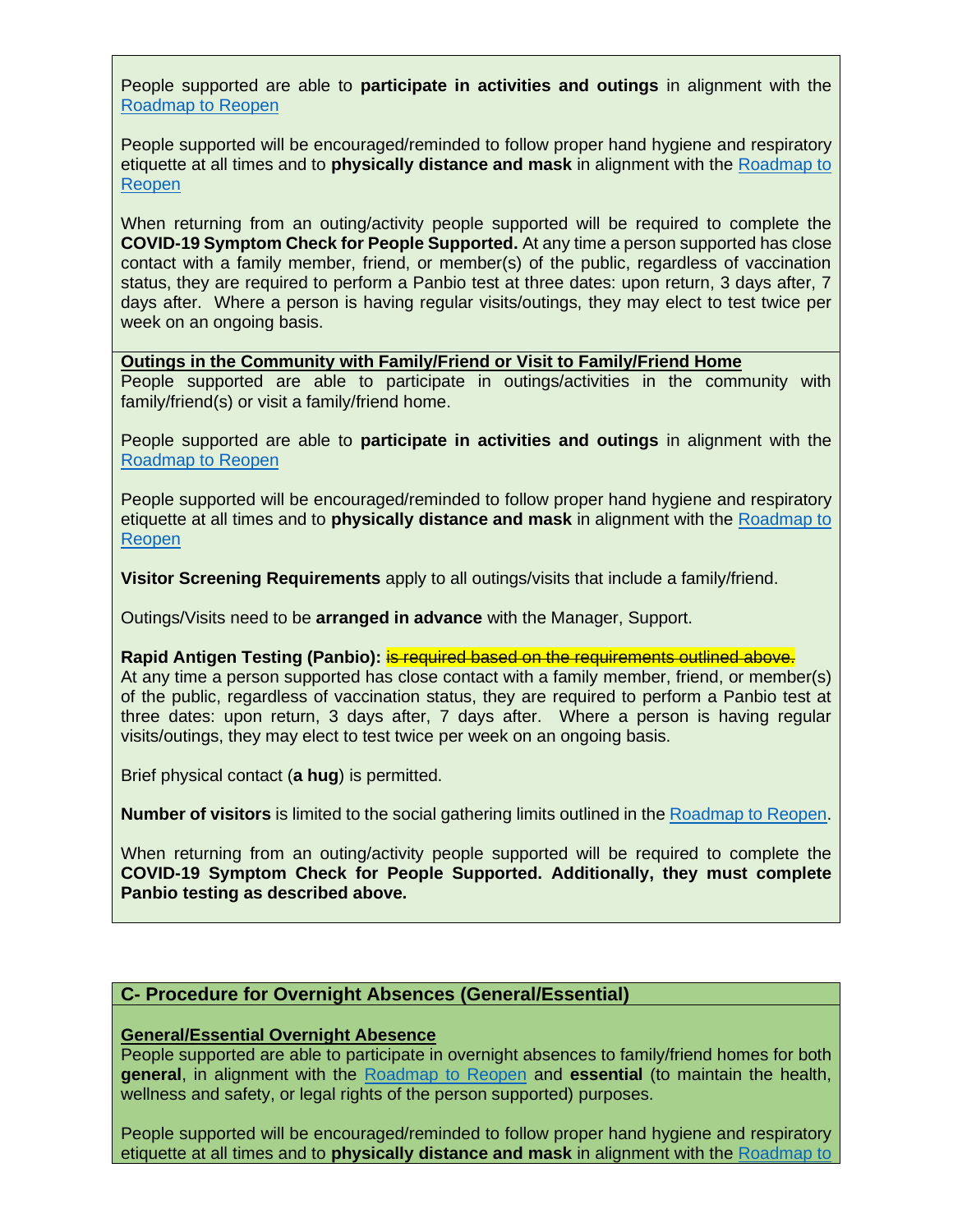#### [Reopen](https://www.ontario.ca/page/reopening-ontario)

**Visitor Screening Requirements** apply to all overnight absences.

Overnight absences need to be **arranged in advance** with the Manager, Support.

**Rapid Antigen Testing (Panbio)** is required for returning people supported as follows:

- **For absences 2 nights or less** on days 3 and 7 from the day the person left their home
- **For absences 3 nights or more** upon return and on day 4 following their return.
- If a person leaves for a subsequent overnight absence within those 7 days, a new 7 day period should be started when they return to their home.

Brief physical contact (**a hug**) is permitted.

**Number of visitors** is limited to the social gathering limits outlined in the [Roadmap to Reopen.](https://www.ontario.ca/page/reopening-ontario)

When a person supported returns from an overnight absence they will be required to complete the **COVID-19 Symptom Check for People Supported.** Additionally, they are required to perform a Panbio test at three dates: upon return, 3 days after, 7 days after. Where a person is having regular visits/outings, they may elect to test twice per week on an ongoing basis.

When a person supported that is **not fully immunized** returns from an overnight absence they will be required to complete the **COVID-19 Symptom Check for People Supported** AND the following for 14 days (or 5-7 days after the visit they may take a optional COVID-19 PCR test, a negative result from that test would end the precautions listed below):

o Monitor for symptoms.

o Avoid using common areas; however, if a common area cannot be avoided, the resident must use a surgical/procedure mask if tolerated.

o Limit contact with other residents.

o Only participate in group activities if physical distancing is maintained (i.e., 2 metres) and a surgical/procedure mask is used for the duration of the activity.

o Practice proper hand hygiene by washing their hands often (using soap and water or using an alcohol-based hand sanitizer).

o Adhere to respiratory etiquette.

o Panbio test at three dates: upon return, 3 days after, 7 days after. Where a person is having regular visits/outings, they may elect to test twice per week on an ongoing basis.

## **D – Procedure for Essential Visitors**

#### **Contractor**

**Screening requirements** apply to all contractor visits.

Any external contractors must be **arranged in advance** through Maintenance/Property (or designate).

All contractors are required to **wear a mask (surgical) and eye protection** (face shield/goggles) at all times during the visit.

**Rapid Antigen Testing (Panbio)** does **not apply** to contractors.